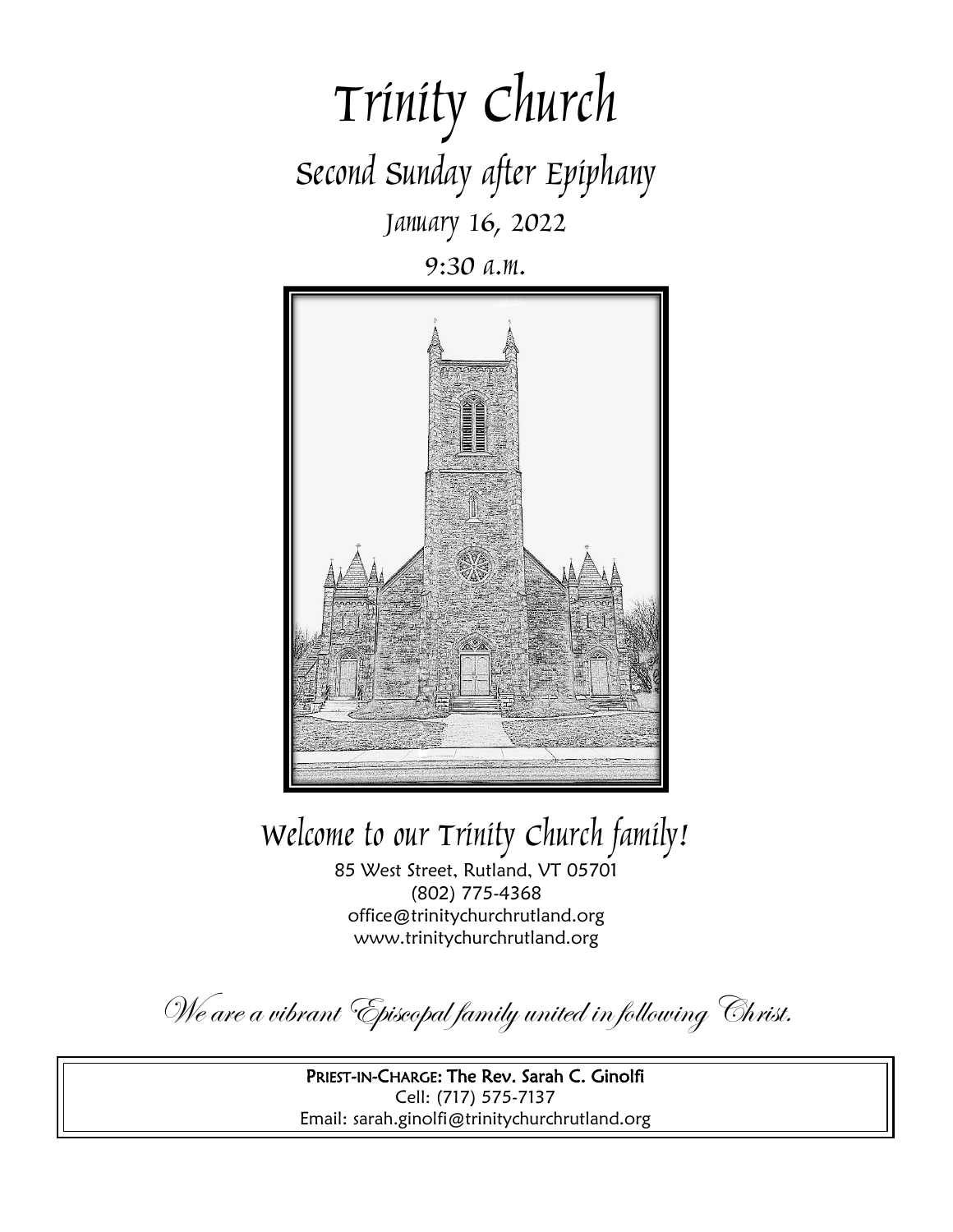### Announcements

Precautions Required for In-Person Worship—With the increase of COVID-19 cases in Vermont and nationwide and for the safety of our Trinity family, we are now requiring that face masks be worn in church and that seating spacing be more strictly followed. If you do not have a mask, please ask the ushers for one. Please use the pews marked with green tape.

Office Closed Tomorrow—The offices will be closed January 17 in observance of MLK, Jr. Day of Service.

Annual Meeting and Vestry Election—The annual meeting of the parish will be held following worship on Sunday, January 30. Report books will be available to pick up next Sunday.

Trinity's Mailing Address—Our mailing address has returned to 85 West Street, Rutland, VT 05701. Please send any correspondence to our physical address as we are no longer subscribing to a Post Office box.

Ingathering for Communion Wine—Apparently, Tawny Port is also hard to come by, so any port wine should work for our Holy Communion. There should be port wine available at Hannaford's or Tops.

Diocesan News and Events—Green Mountain Online Abbey invites you to join us for prayer at 8:00 a.m. and 8:00 p.m. Monday through Saturday and 8:00 p.m. Sunday. Beginning with Epiphany, the Sunday evening prayer services are dedicated to racial healing. Also, on Thursdays from January 6 to February 17, from 6:30 to 8:00 p.m. on Zoom, Bishop Shannon will lead a diocesan book study of The Church Cracked Open: Disruption, Decline, and New Hope for Beloved Community by the Rev. Canon Stephanie Spellers. Spellers is Presiding Bishop Curry's canon for evangelism and reconciliation and was the keynote speaker at the diocese's 2018 convention. See the reading schedule, download the study guide and register online to receive your Zoom link for all seven sessions on the diocesan website. Both endeavors support the new Diocesan mission statement: The Episcopal Diocese of Vermont commits to "take anti-racist actions; work toward environmental sustainability; and develop vital, collaborative, economically sustainable congregations and leaders in our churches and diocesan institutions."

Forward Day by Day—The Feb.-April issue of Froward Day by Day can be picked up in the chapel narthex.



\*\*\*\*\*\*\*

Our Staff: Priest-in-Charge, the Rev. Sarah Ginolfi; treasurer, Linda Fay; Parish Administrator, Wendy Grace; Music Director, John Riddle; Sexton, Jeff Zoesch

Our Vestry: Senior Warden, Fern Fryer; Junior Warden, Jay Slenker; Members: Melissa Alarie; Elizabeth Bushey; Kathy Hall; Rich Jones; Krey Kellington; David Thurmer; Holly Webb

Today's Liturgical Assistants: Altar Guild— Nancy Blosser, Jane Jones, Helen Thomas; Chalice Assistant— Fern Fryer; Old Testament Reader— Melissa Alarie; Epistle Reader— Lisa Boerner; Intercessor— Nancy Blosser; Ushers-Jay Slenker, Melissa Slenker; Live Stream Tech-Dana Peterson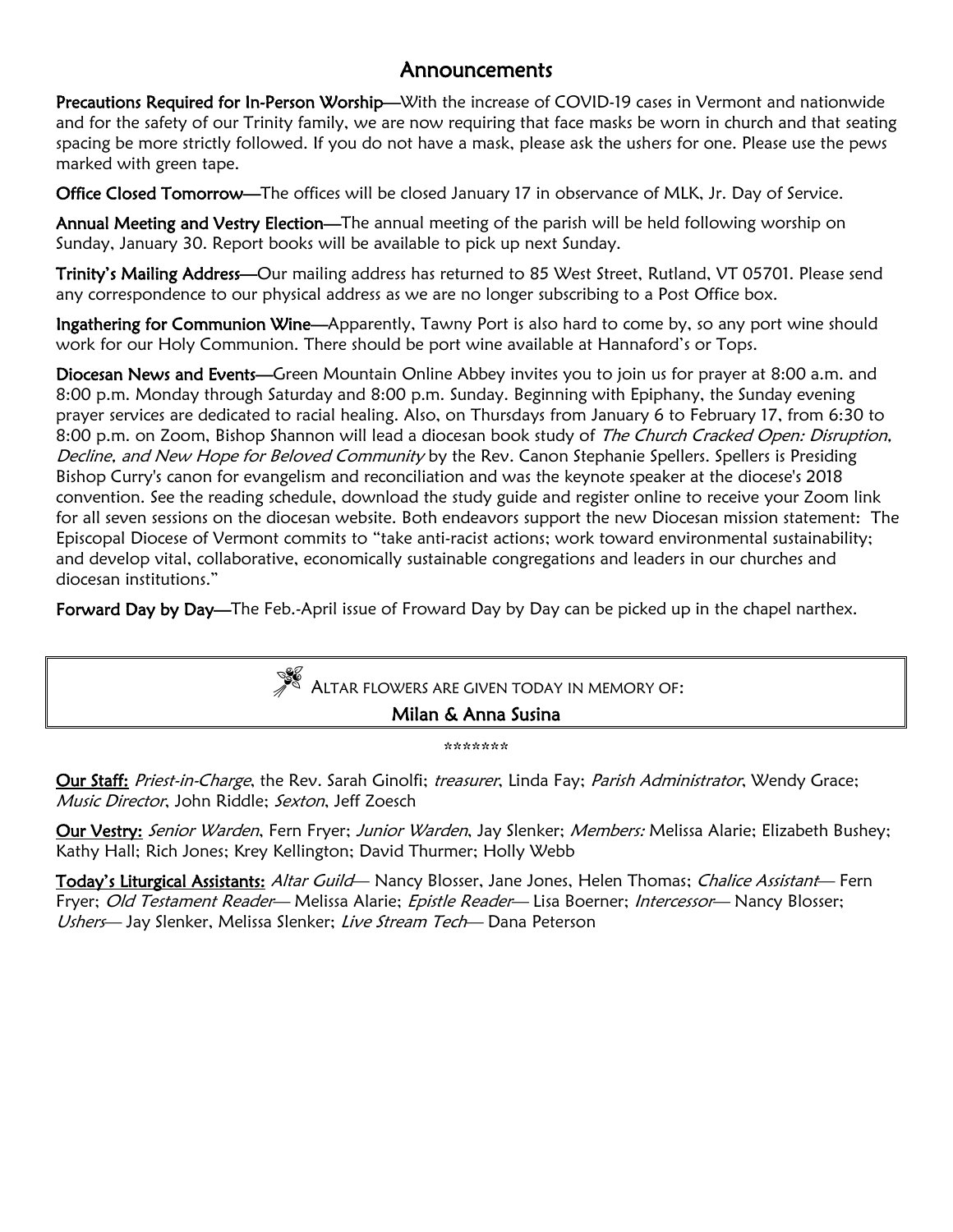## 9:30 a.m. Second Sunday after Epiphany – Holy Eucharist

## The Invitatory

Prelude Toccata II Toccata II Johann Jakob Froberger

Processional Hymn #616 **Hail to the Lord's Anointed** 

#### Opening Sentences

Officiant: Blessed be God: Father, Son, and Holy Spirit.

People: And blessed be his kingdom, now and for ever. Amen.

Officiant: Almighty God, to you all hearts are open, all desires known, and from you no secrets are hid: Cleanse the thoughts of our hearts by the inspiration of your Holy Spirit, that we may perfectly love you, and worthily magnify your holy Name; through Christ our Lord. Amen.

| Gloria in Excelsis (service music is found at the front of the hymnal) | S278 |
|------------------------------------------------------------------------|------|
|------------------------------------------------------------------------|------|

#### The Collect of the Day

Officiant: The Lord be with you.

People: And also with you.

Officiant: Let us pray.

Almighty God, whose Son our Savior Jesus Christ is the light of the world: Grant that your people, illumined by your Word and Sacraments, may shine with the radiance of Christ's glory, that he may be known, worshipped, and obeyed to the ends of the earth; through Jesus Christ our Lord, who with you and the Holy Spirit lives and reigns, one God, now and for ever. Amen.

# The Word of the Lord

Lessons of the Day

First Reading Isaiah 62:1-5

Reader: A reading from the book of Isaiah.

For Zion's sake I will not keep silent, and for Jerusalem's sake I will not rest, until her vindication shines out like the dawn, and her salvation like a burning torch. The nations shall see your vindication, and all the kings your glory; and you shall be called by a new name that the mouth of the Lord will give. You shall be a crown of beauty in the hand of the Lord, and a royal diadem in the hand of your God. You shall no more be termed Forsaken, and your land shall no more be termed Desolate; but you shall be called My Delight Is in Her, and your land Married; for the Lord delights in you, and your land shall be married. For as a young man marries a young woman, so shall your builder marry you, and as the bridegroom rejoices over the bride, so shall your God rejoice over you.

The Word of the Lord. People: Thanks be to God.

Officiant: Please join me in reciting from Psalm 36. 5 Your love, O Lord, reaches to the heavens, \* and your faithfulness to the clouds.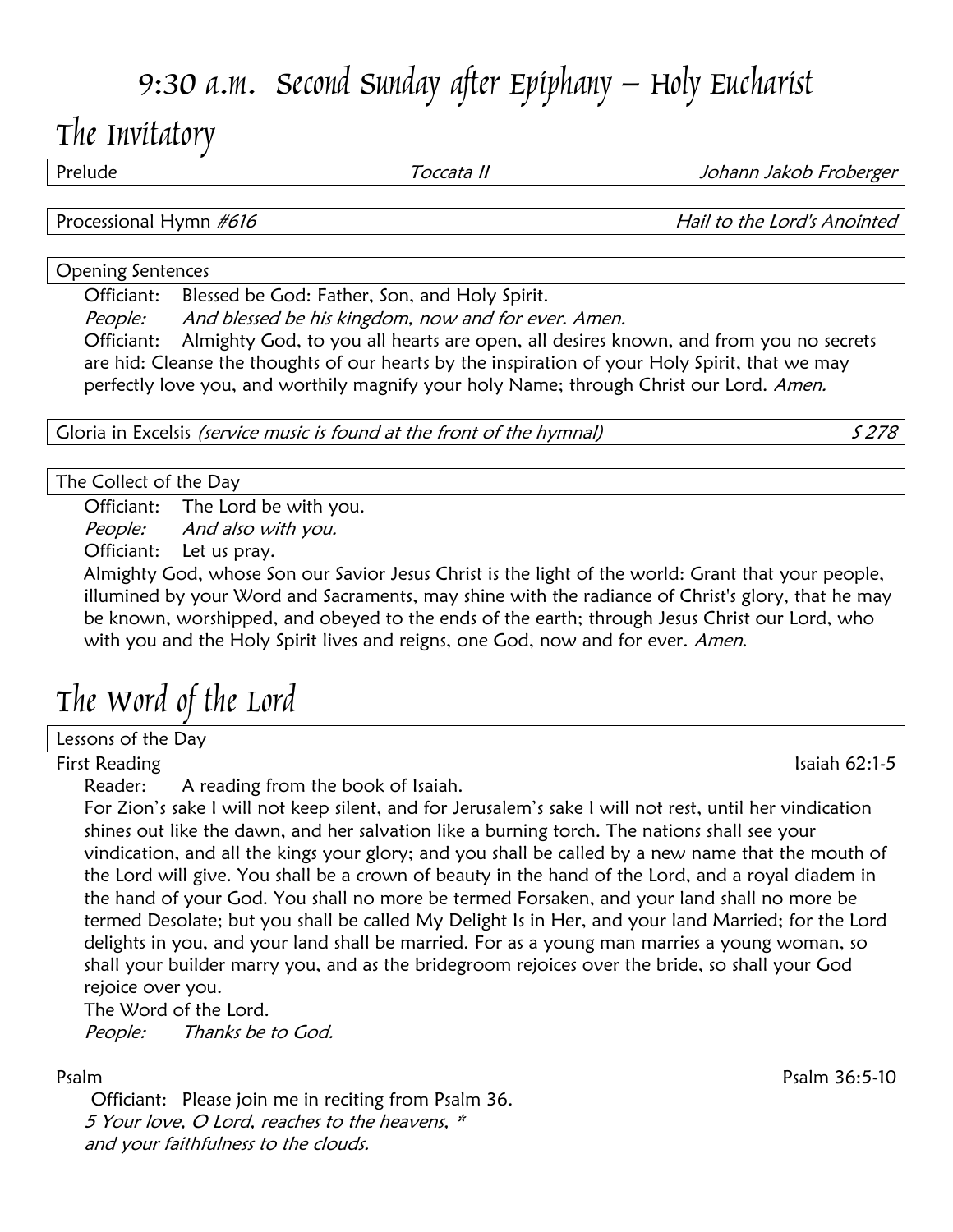6 Your righteousness is like the strong mountains, your justice like the great deep; \* you save both man and beast, O Lord.

7 How priceless is your love, O God! \* your people take refuge under the shadow of your wings.

8 They feast upon the abundance of your house; \* you give them drink from the river of your delights.

9 For with you is the well of life, \* and in your light we see light.

10 Continue your loving-kindness to those who know you, \* and your favor to those who are true of heart.

Reader: A reading from the first letter to the Corinthians.

Now concerning spiritual gifts, brothers and sisters, I do not want you to be uninformed. You know that when you were pagans, you were enticed and led astray to idols that could not speak. Therefore I want you to understand that no one speaking by the Spirit of God ever says "Let Jesus be cursed!" and no one can say "Jesus is Lord" except by the Holy Spirit. Now there are varieties of gifts, but the same Spirit; and there are varieties of services, but the same Lord; and there are varieties of activities, but it is the same God who activates all of them in everyone. To each is given the manifestation of the Spirit for the common good. To one is given through the Spirit the utterance of wisdom, and to another the utterance of knowledge according to the same Spirit, to another faith by the same Spirit, to another gifts of healing by the one Spirit, to another the working of miracles, to another prophecy, to another the discernment of spirits, to another various kinds of tongues, to another the interpretation of tongues. All these are activated by one and the same Spirit, who allots to each one individually just as the Spirit chooses. The Word of Lord.

People: Thanks be to God.

#### Sequence Hymn #138 All praise to you, O Lord

#### Gospel John 2:1-11

Officiant: The Holy Gospel of our Lord Jesus Christ according to John. People: Glory to you, Lord Christ.

On the third day there was a wedding in Cana of Galilee, and the mother of Jesus was there. Jesus and his disciples had also been invited to the wedding. When the wine gave out, the mother of Jesus said to him, "They have no wine." And Jesus said to her, "Woman, what concern is that to you and to me? My hour has not yet come." His mother said to the servants, "Do whatever he tells you." Now standing there were six stone water jars for the Jewish rites of purification, each holding twenty or thirty gallons. Jesus said to them, "Fill the jars with water." And they filled them up to the brim. He said to them, "Now draw some out, and take it to the chief steward." So they took it. When the steward tasted the water that had become wine, and did not know where it came from (though the servants who had drawn the water knew), the steward called the bridegroom and said to him, "Everyone serves the good wine first, and then the inferior wine after the guests have

Second Reading 1 Corinthians 12:1-11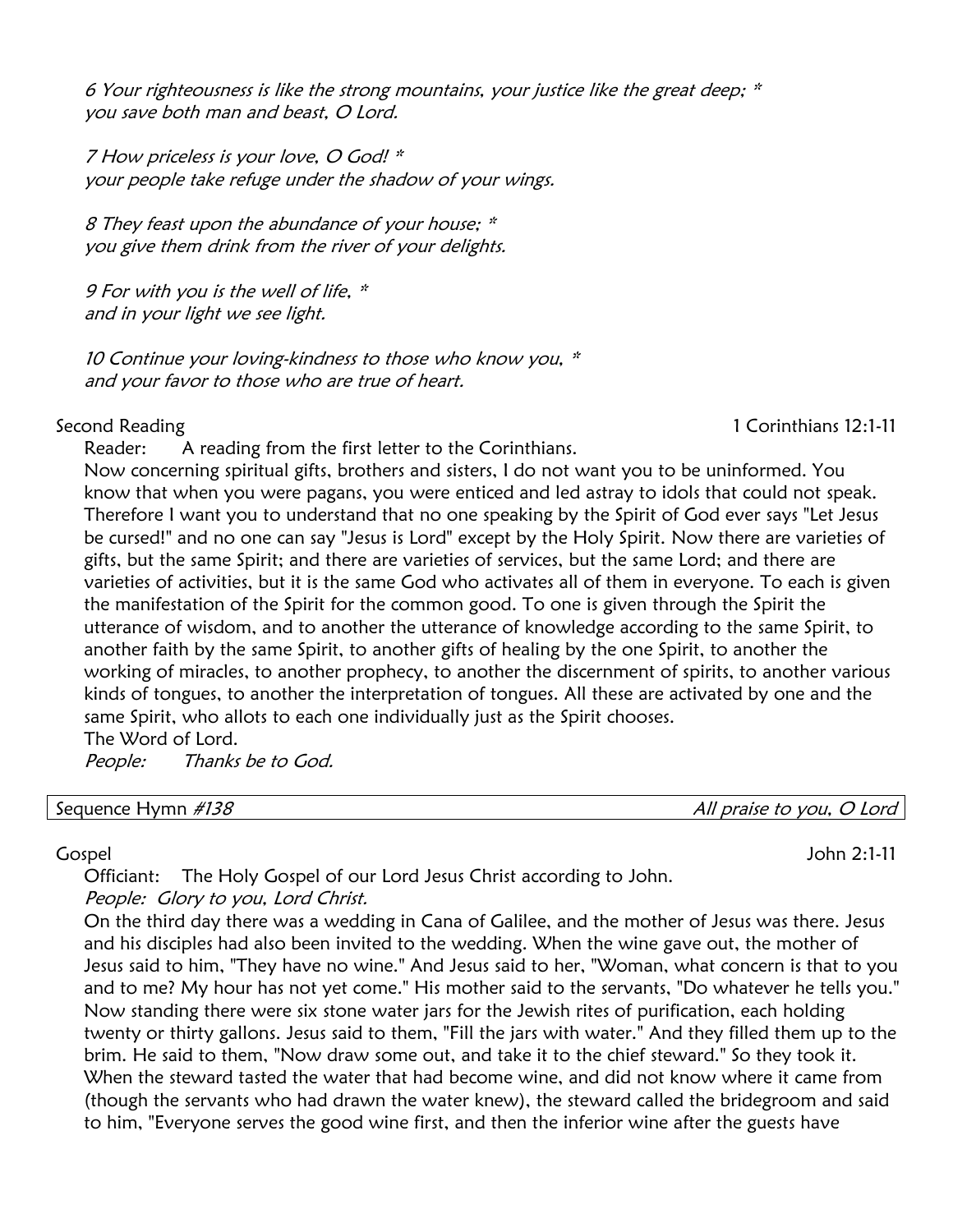become drunk. But you have kept the good wine until now." Jesus did this, the first of his signs, in Cana of Galilee, and revealed his glory; and his disciples believed in him.

The Gospel of the Lord.

People: Praise to you, Lord Christ.

Sermon the Rev. Sarah Ginolfi

The Nicene Creed (Congregation)

Officiant: Please join me in saying the Nicene Creed. People: We believe in one God, the Father, the Almighty, maker of heaven and earth, of all that is, seen and unseen. We believe in one Lord, Jesus Christ, the only Son of God, eternally begotten of the Father, God from God, Light from Light, true God from true God, begotten, not made, of one Being with the Father. Through him all things were made. For us and for our salvation he came down from heaven: by the power of the Holy Spirit he became incarnate from the Virgin Mary, and was made man. For our sake he was crucified under Pontius Pilate; he suffered death and was buried. On the third day he rose again in accordance with the Scriptures; he ascended into heaven and is seated at the right hand of the Father. He will come again in glory to judge the living and the dead, and his kingdom will have no end. We believe in the Holy Spirit, the Lord, the giver of life, who proceeds from the Father and the Son. With the Father and the Son he is worshiped and glorified. He has spoken through the Prophets. We believe in one holy catholic and apostolic Church. We acknowledge one baptism for the forgiveness of sins. We look for the

resurrection of the dead, and the life of the world to come. Amen.

Intercession Prayers and Confession Reader: Dear God, we seek to follow your will. Guide us as we deepen in spirituality, grow in compassion, and be your courageous hope in the world. Father, we pray for your holy Catholic Church. We pray for The Church of England; St. James' Church, Arlington; the Rev. Mary White. People: That we all may be one. Reader: Grant that every member of the Church may truly and humbly serve you; People: That your Name may be glorified by all people. Reader: We pray for all bishops, priests, and deacons. We pray especially for Justin, Archbishop of Canterbury; Michael, our Presiding Bishop; Shannon, our Bishop; and Sarah, our priest. People: That they may be faithful ministers of your Word and Sacraments. Reader: We pray for all who govern and hold authority in the nations of the world; People: That there may be justice and peace on the earth. Reader: Give us grace to do your will in all that we undertake; People: That our works may find favor in your sight. Reader: We pray for all victims of violence; for those persecuted for race or gender; for all suffering financial hardship. We remember those commended to us, especially Dennis, Rodney, John, Meg, Mike, Emily, Eric, Mona, Harriet, Mary Ann. Have compassion on those who suffer from any grief or trouble; People: That they may be delivered from their distress.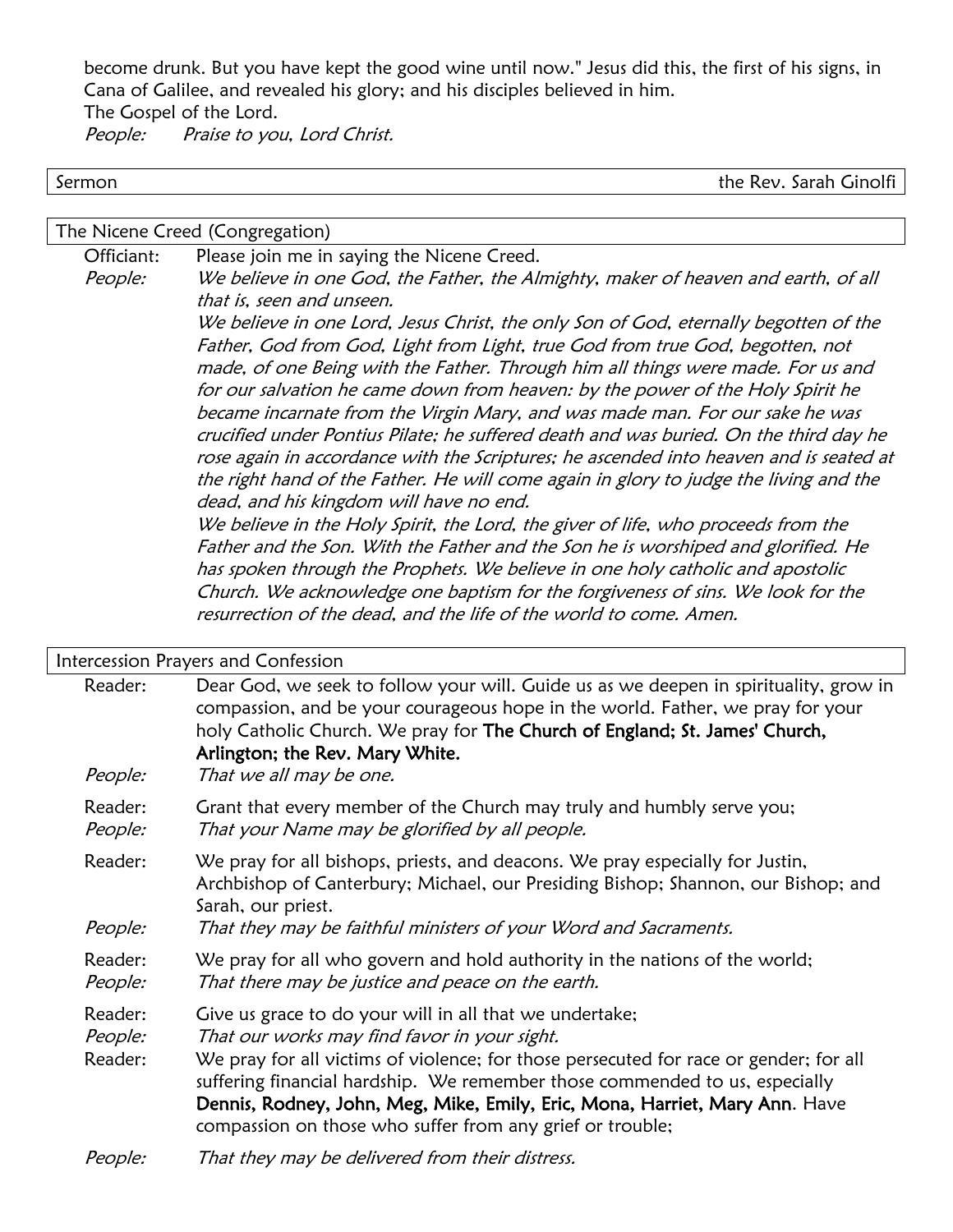Reader: Give to the departed eternal rest, especially Don Rushford, Merv Horst, and Guy Babb who died last week and Milan & Anna Susina for whom the altar flowers have been given.

People: Let light perpetual shine upon them.

Reader: We praise you for your saints who have entered into joy;

People: May we also come to share in your heavenly kingdom.

- Reader: Praise God for those in every generation in whom Christ has been honored. We pray for parishioners celebrating birthdays and anniversaries, especially: Keegan Chadburn, Matthew Creed, and Sherry Kelley. Pray that we may have grace to glorify Christ in our own day. Silence.
- Celebrant: O God, in the course of this busy life, give us times of refreshment and peace; and grant that we may so use our leisure to rebuild our bodies and renew our minds, that our spirits may be opened to the goodness of your creation; through Jesus Christ our Lord. Amen.

#### The Confession and Absolution

| Celebrant: | Let us confess our sins against God and our neighbor.                                |
|------------|--------------------------------------------------------------------------------------|
| All:       | Most merciful God, we confess that we have sinned against you in thought, word,      |
|            | and deed, by what we have done, and by what we have left undone. We have not         |
|            | loved you with our whole heart; we have not loved our neighbors as ourselves. We     |
|            | are truly sorry and we humbly repent. For the sake of your Son Jesus Christ, have    |
|            | mercy on us and forgive us; that we may delight in your will, and walk in your ways, |
|            | to the glory of your Name. Amen.                                                     |
| Celebrant: | Almighty God have mercy on you, forgive you all your sins through our Lord Jesus     |
|            | Christ, strengthen you in all goodness, and by the power of the Holy Spirit keep you |
|            | in eternal life. Amen.                                                               |

#### The Peace

Celebrant: The peace of the Lord be always with you. People: And also with you.

Thank you for remaining in your place for the passing of the peace. In these times, you may exchange the peace through eye contact with a wave, a bow, a smile, or whatever motion you grow to embrace in this adapted practice.

#### Announcements

All may come up the center aisle to receive Communion. Alert an usher if you wish to receive communion in your seat. The priest will distribute the bread and the wine in "kits" that we will consume together once all are served. Those wishing to receive a blessing instead of Communion are invited to cross their arms as a signal to the priest. Also, for various reasons, some opt to receive communion in "one kind" i.e. only the bread or only the wine. Communion in "one kind" still constitutes the full receipt of Communion. Let those serving Communion know if this is your preference upon arrival to the railing.

Thank you for your financial commitment to the life of Trinity Church. Your gift helps our church family spread God's love and joy in the world! Offering plates are located at the top of the center aisle on the way to the altar as well as near the center exit doors.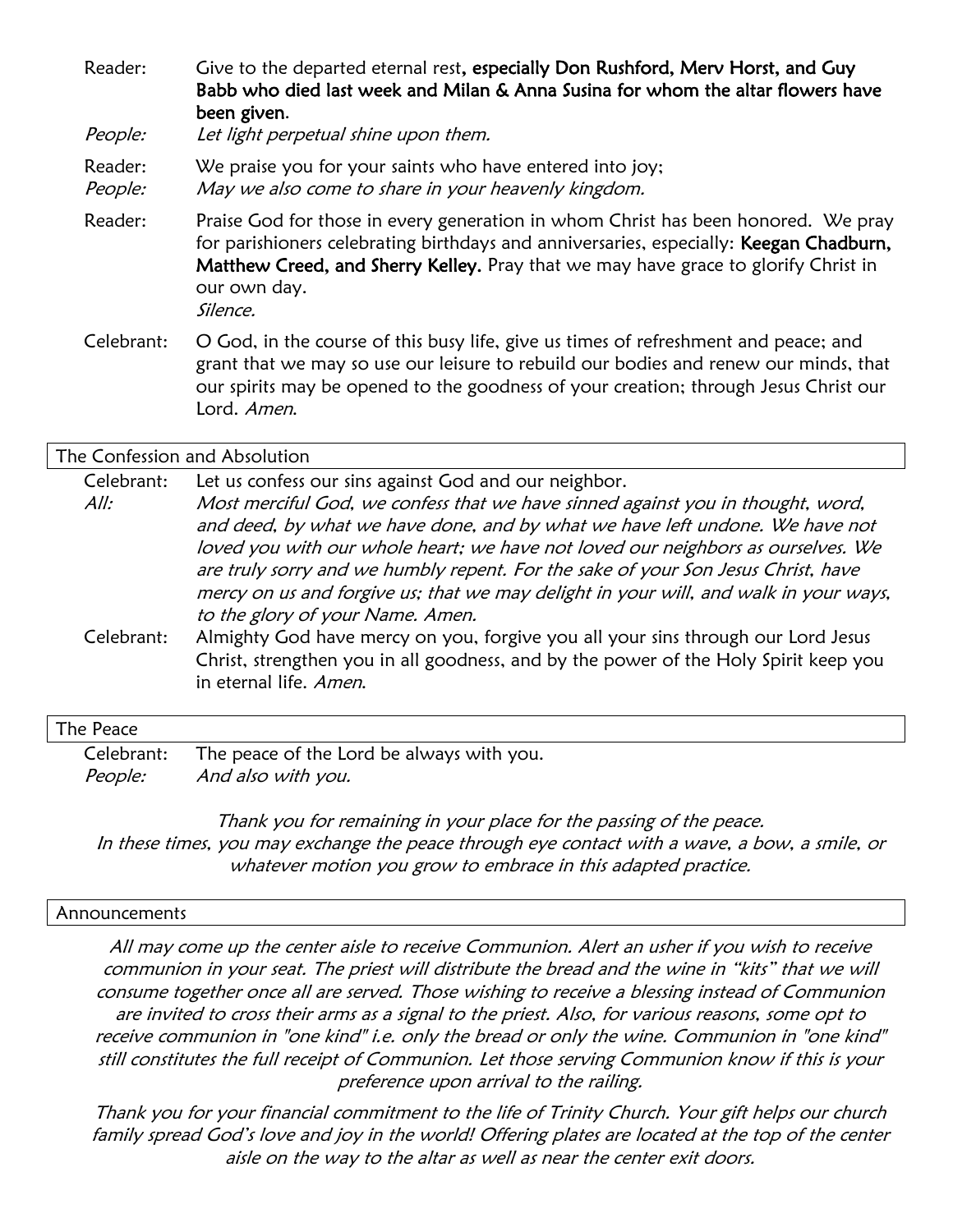## The Holy Communion

| The Great Thanksgiving | S 120                                                                                                                                                                                                                                                                                                                                                                                                          |
|------------------------|----------------------------------------------------------------------------------------------------------------------------------------------------------------------------------------------------------------------------------------------------------------------------------------------------------------------------------------------------------------------------------------------------------------|
| Celebrant:             | The Lord be with you.                                                                                                                                                                                                                                                                                                                                                                                          |
| People:                | And also with you.                                                                                                                                                                                                                                                                                                                                                                                             |
| Celebrant:             | Lift up your hearts.                                                                                                                                                                                                                                                                                                                                                                                           |
| People:                | We lift them to the Lord.                                                                                                                                                                                                                                                                                                                                                                                      |
| Celebrant:             | Let us give thanks to the Lord our God.                                                                                                                                                                                                                                                                                                                                                                        |
| People:                | It is right to give him thanks and praise.                                                                                                                                                                                                                                                                                                                                                                     |
| Celebrant:             | It is right, and a good and joyful thing, always and everywhere to give thanks to you,<br>Father Almighty, Creator of heaven and earth, because in the mystery of the Word<br>made flesh, you have caused a new light to shine in our hearts, to give the knowledge<br>of your glory in the face of your son Jesus Christ our Lord. And so we join the saints<br>and angels proclaiming your glory, as we say: |
| Sanctus                | S 128                                                                                                                                                                                                                                                                                                                                                                                                          |
| All:                   | Holy, Holy, Holy Lord, God of power and might,                                                                                                                                                                                                                                                                                                                                                                 |

heaven and earth are full of your glory. Hosanna in the highest. Blessed is he who comes in the name of the Lord. Hosanna in the highest.

### Eucharistic Prayer A (People stand or kneel as able.)

| Celebrant: | Holy and gracious Father: In your infinite love you made us for yourself, and, when                                                                                                                    |
|------------|--------------------------------------------------------------------------------------------------------------------------------------------------------------------------------------------------------|
|            | we had fallen into sin and become subject to evil and death, you, in your mercy, sent                                                                                                                  |
|            | Jesus Christ, your only and eternal Son, to share our human nature, to live and die as                                                                                                                 |
|            | one of us, to reconcile us to you, the God and Father of all. He stretched out his arms<br>upon the cross, and offered himself, in obedience to your will, a perfect sacrifice for<br>the whole world. |
|            | On the night he was handed over to suffering and death, our Lord Jesus Christ took                                                                                                                     |
|            | bread; and when he had given thanks to you, he broke it, and gave it to his disciples,<br>and said, "Take, eat: This is my Body, which is given for you. Do this for the                               |
|            | remembrance of me." After supper he took the cup of wine; and when he had given                                                                                                                        |
|            | thanks, he gave it to them, and said, "Drink this, all of you: This is my Blood of the                                                                                                                 |
|            | new Covenant, which is shed for you and for many for the forgiveness of sins.                                                                                                                          |
|            | Whenever you drink it, do this for the remembrance of me." Therefore we proclaim                                                                                                                       |
|            | the mystery of faith:                                                                                                                                                                                  |
| All:       | Christ has died.                                                                                                                                                                                       |
|            | Christ is risen.                                                                                                                                                                                       |
|            | Christ will come again.                                                                                                                                                                                |
| Celebrant: | We celebrate the memorial of our redemption, O Father, in this sacrifice of praise and                                                                                                                 |
|            | thanksgiving. Recalling his death, resurrection, and ascension, we offer you these gifts.                                                                                                              |
|            | Sanctify them by your Holy Spirit to be for your people the Body and Blood of your                                                                                                                     |
|            | Son, the holy food and drink of new and unending life in him. Sanctify us also that                                                                                                                    |
|            | we may faithfully receive this holy Sacrament, and serve you in unity, constancy, and                                                                                                                  |
|            | peace; and at the last day bring us with all your saints into the joy of your eternal                                                                                                                  |